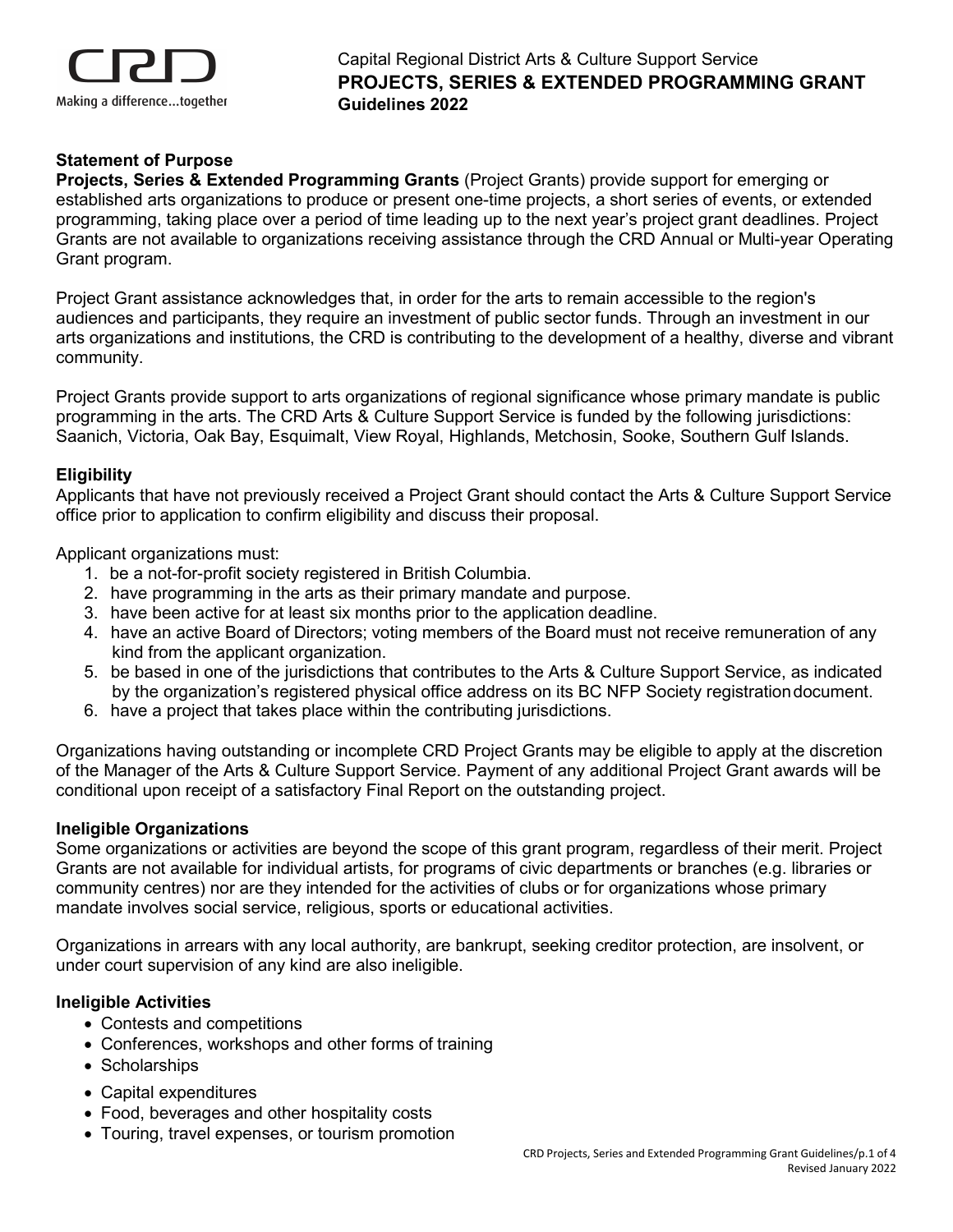- Elimination or reduction of accumulated deficits
- Expenses for events or activities that have already taken place

## **General**

- Guidelines and samples of the application are available online. Contact the Arts & Culture Support Service to confirm eligibility and to request a full application package. Organizations may apply only once in a calendar year.
- Start your application process early. To assist in the success of your application please feel free to contact us at any time during the application process.
- Be brief, concise and use plain language. Write as if you are describing your organization and project to someone who doesn't know anything about you. Do not use additional attachments.
- Ensure your project starts no earlier than July 1, 2022 and ends no later than July 1, 2023.
- Ensure the cash budget and the in-kind budget each balance to zero, resulting in an overall balanced budget where "Surplus or Deficit" is zero.

**Note:** In-kind contributions are goods and services that would otherwise be purchased with cash but have been donated to the project. Record the values of such donations under in-kind revenue. These donation values must also be recorded under in-kind expenses. The value of your in-kind revenues should equal your in-kind expenses.

| <b>Annual Budget</b>  | <b>Submit the following type of Financial Statements</b><br>for the most recently completed financial year:                                                                                                                                                                                                                                                                                                                                                        |  |
|-----------------------|--------------------------------------------------------------------------------------------------------------------------------------------------------------------------------------------------------------------------------------------------------------------------------------------------------------------------------------------------------------------------------------------------------------------------------------------------------------------|--|
| >\$750,000            | Audited                                                                                                                                                                                                                                                                                                                                                                                                                                                            |  |
| \$300,000 - \$750,000 | <b>Review Engagement</b>                                                                                                                                                                                                                                                                                                                                                                                                                                           |  |
| $$150,000 - $300,000$ | Compilation Statements with a Notice to Reader                                                                                                                                                                                                                                                                                                                                                                                                                     |  |
|                       | Compilation Financial Statements may be prepared by<br>any qualified person either internal or external to the<br>organization, such as an accountant, a bookkeeper,<br>Board Treasurer, etc. The Statements must include a<br>balance sheet, statement of revenues and expenses,<br>notes relating to the financial statements where<br>appropriate, and show comparative columns for the most<br>recently completed year and previous year, on the same<br>page. |  |
|                       | The NTR that accompanies the financial statements<br>states the nature of the assignment, the scope and<br>limitations, a caution to readers, who prepared the report,<br>and the date of preparation.                                                                                                                                                                                                                                                             |  |
| <\$150,000            | Self-generated Financial Statements - must include a<br>balance sheet, and a statement of revenues and expenses,<br>presenting comparative years side by side, in two columns.                                                                                                                                                                                                                                                                                     |  |

#### **Financial Statements required from the not-for-profit society making the application:**

The applicant is responsible for ensuring the appropriate financial statements are submitted. Applications without appropriate financial statements are considered incomplete. Contact Arts & Culture staff if you have questions.

### **Evaluation**

Consideration will be given to:

- a demonstrated ability to carry out the project.
- the capacity of participants to achieve the artistic goals of the project.
- the appropriateness of the project budget. Applicants are encouraged to develop diverse sources of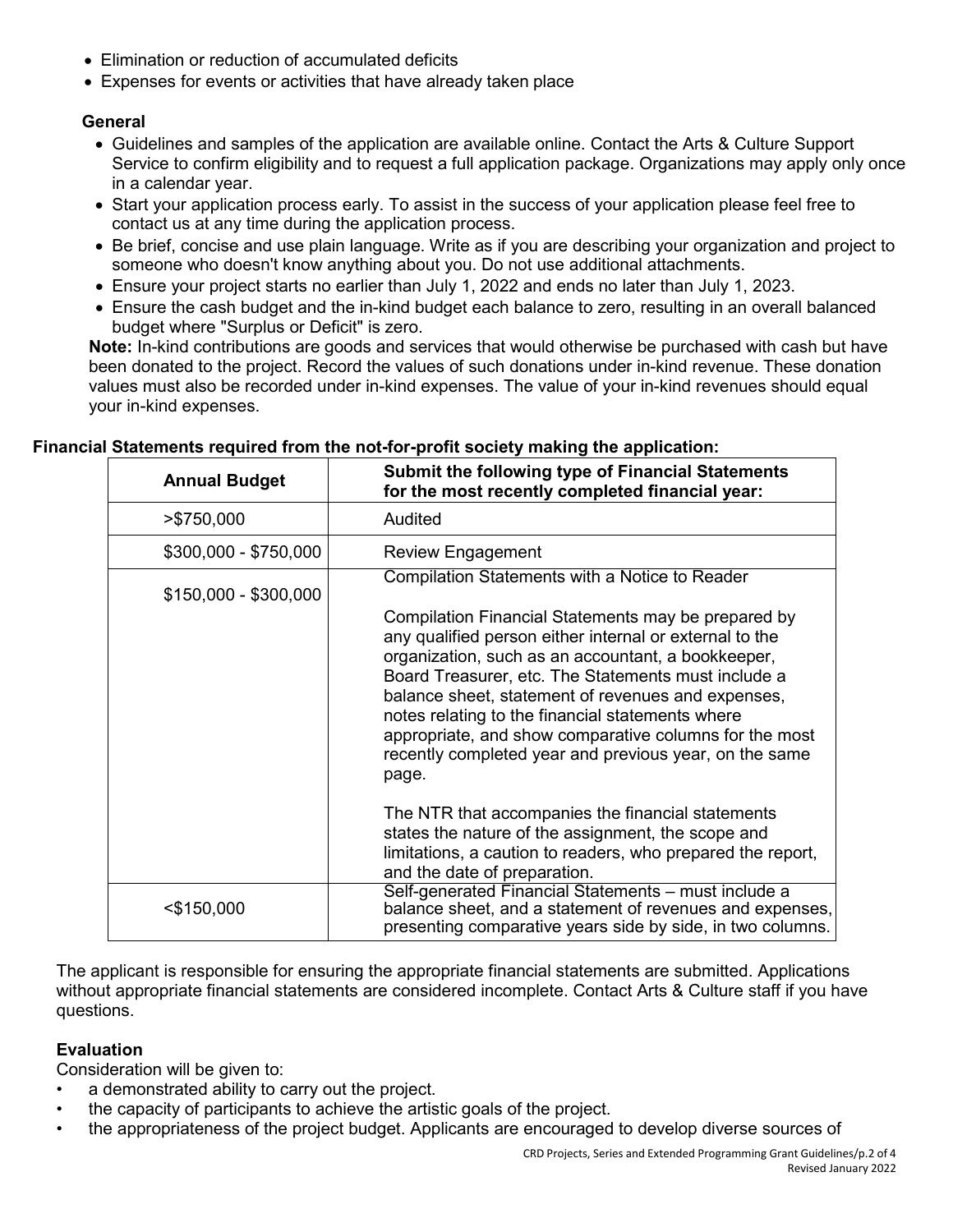revenue such as ticket sales, donations, support from foundations, other levels of government, etc.

- the impact on the development of the arts in the capital region.
- the contribution to the artistic development of artists, the art form and to the organization itself.
- the needs of other applications received at the same deadline.

## **Assessment**

- Applications are assessed by the CRD Arts Advisory Council whose recommendations are subject to ratification by the CRD Arts Commission.
- The CRD Arts and Culture Support Service is committed to ensuring that the choice of assessors reflects both the diversity of the region and grant applicants and will compensate external assessors who are not part of the Arts Advisory Council, at established assessor compensation rates, to ensure a diversity of viewpoints on each assessment panel.
- Applicants are notified of the results of their applications by email following approval by the CRD Arts Commission.
- Notification can take up to ten weeks following the deadline. **Projects cannot be funded retroactively.**
- Eligibility and acceptance of your application or receipt of previous grants does not guarantee future or ongoing funding.

# **Commitment to Equity**

The CRD Arts & Culture Support Service acknowledges the cultural and geographic diversity of the capital region. The CRD Arts & Culture Support Service recognizes that artistic practice exists within diverse and specific cultural contexts and that systemic discrimination has created unequal conditions – including financial resource distribution – that prevent many equity-seeking groups from fulfilling their cultural capacity and being meaningfully engaged in the arts. Equity-seeking groups may include, but are not limited to, those that identify as First Nations, Inuit and Métis, racialized, Deaf, LGBTQ2+, and/or disabled. The CRD Arts and Culture Support Service is committed to taking actions to make progress towards building an arts sector that equitably engages everyone.

The CRD Arts & Culture Support Service continues to prioritize continuous learning about how equity, diversity, inclusion, access, and cultural self-determination can inform its programs and policies, understanding that these concepts are not a static set of goals, but rather an evolving journey.

# **Conditions of Funding**

- Funded organizations must acknowledge the CRD. Acknowledge support of the CRD Arts & Culture Support Service by including the CRD logo on posters, programs, website and any other promotional material related to the activity, tag @feedtheartsyyj in related social media and, whenever possible, acknowledge the CRD Arts & Culture Support Service verbally. Guidance for how to acknowledge funding is on our website at [www.crd.bc.ca/service/arts-funding/acknowledge-crd-funding](http://www.crd.bc.ca/service/arts-funding/acknowledge-crd-funding) or contact our office 250.360.3007.
- Project Grants must be used for the project for which they were requested.
- Projects must be completed within 12 months of receipt of funding.
- A Project Grant Final Report must be submitted using the provided form within two monthsof completion of the project, and prior to submitting a new application.
- Submit one high-quality digital photo of the event to [hheywood@crd.bc.ca. I](mailto:hheywood@crd.bc.ca)mages **may** be included in the CRD website, social media, presentations, and other promotional materials to represent arts activity in the CRD; provide photo credit if required.

Organizations should notify Arts & Culture Support Service staff if there are significant changes to the timing or nature of a funded project. In the event the project is not completed and/or a final report not submitted, the CRD may request the return of the grant and/or consider future applications to be ineligible.

# **Deadlines**

There are two application intakes each year. Please check the website for current information.